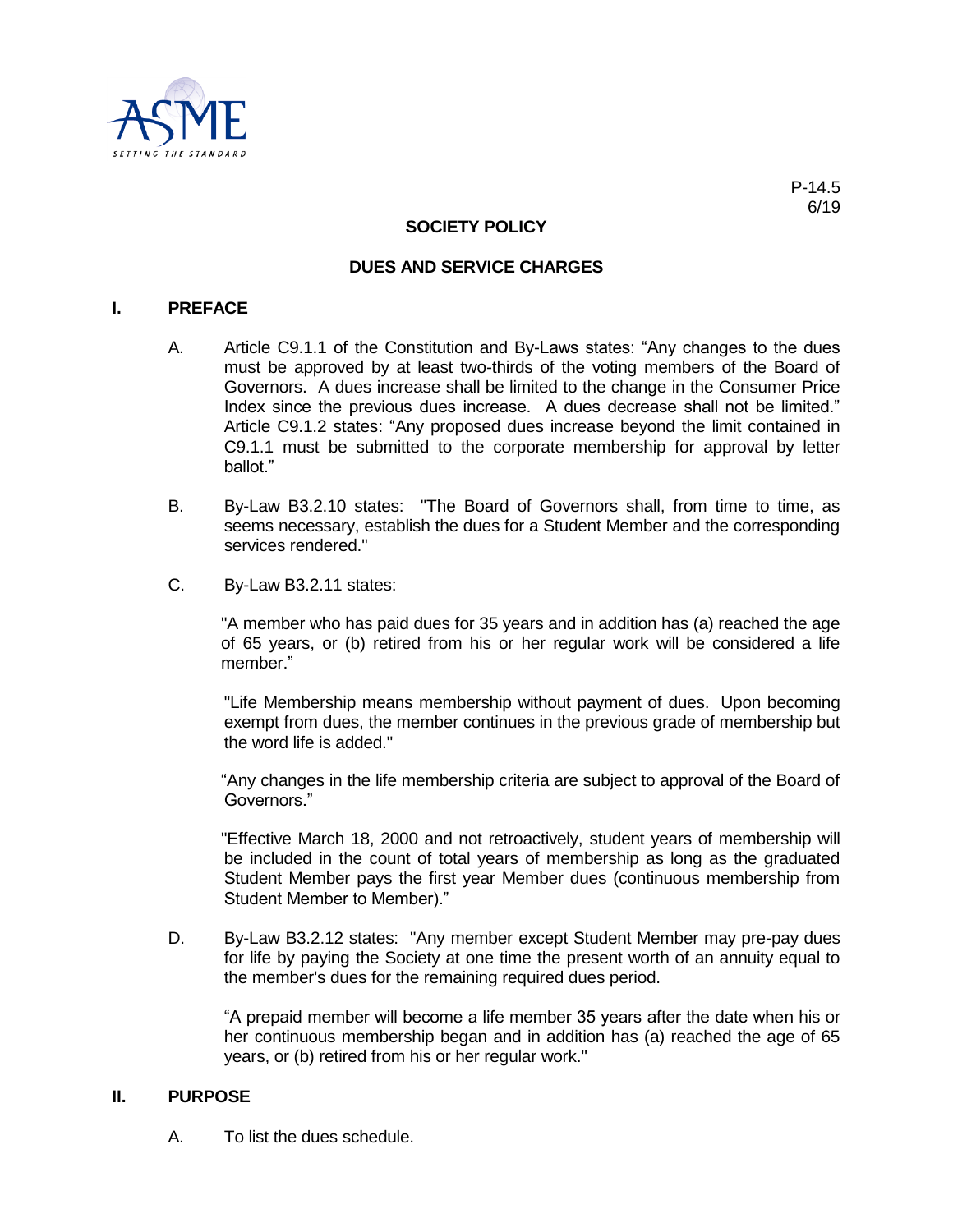B. To provide the policy and procedure for special situations.

## **III. DUES AND SERVICE CHARGES**

A. Policy P-14.15 states the current Base Dues Amount set by the Board of Governors. The percentage of the Base Dues Amount for each grade of membership is as follows:

| <b>Honorary Member</b> | $0.0\%$                     |
|------------------------|-----------------------------|
| Fellow                 | $100\%$                     |
| Member                 | 100% (see Note below)       |
| Affiliate              | 100%                        |
| <b>Student Member</b>  | As stated in Policy P-14.15 |

In each case, the dollar value will be rounded down to a whole number value.

Policy P-14.8 extends special consideration to members of long standing by reducing the dues of those not gainfully employed but who do not qualify for the Life Member membership grade.

#### Note:

The Member dues schedule shall be incremental for the first four years:

- a. following the award of a baccalaureate degree, or
- b. following the award of an advanced degree after continuous study since the award of a baccalaureate degree.

The incremental schedule does not require continuous membership or prior ASME student membership and will allow eligible participants to drop out and rejoin in the schedule at the appropriate place in the sequence. The incremental schedule is as follows:

| <b>Years following graduation</b> | Percentage of Base Dues Amount |
|-----------------------------------|--------------------------------|
| $0-1$ year                        | 40%                            |
| 1-2 years                         | 55%                            |
| 2-3 years                         | 70%                            |
| 3-4 years                         | 85%                            |

B. Service Charge (effective July 1, 1999):

An annual service charge assessment will be required of members who become dues exempt as of January 1, 1995 (with the exception of pre-paid life members and honorary members). The service charge is 25% of the Base Dues Amount.

#### **IV. POLICY**

- A. Special situations for Student Members
	- 1. A Student Member recommended by the Student Section Advisor or his or her Student Section may be elected by the Knowledge and Community Board to Member, the election being subject to graduation.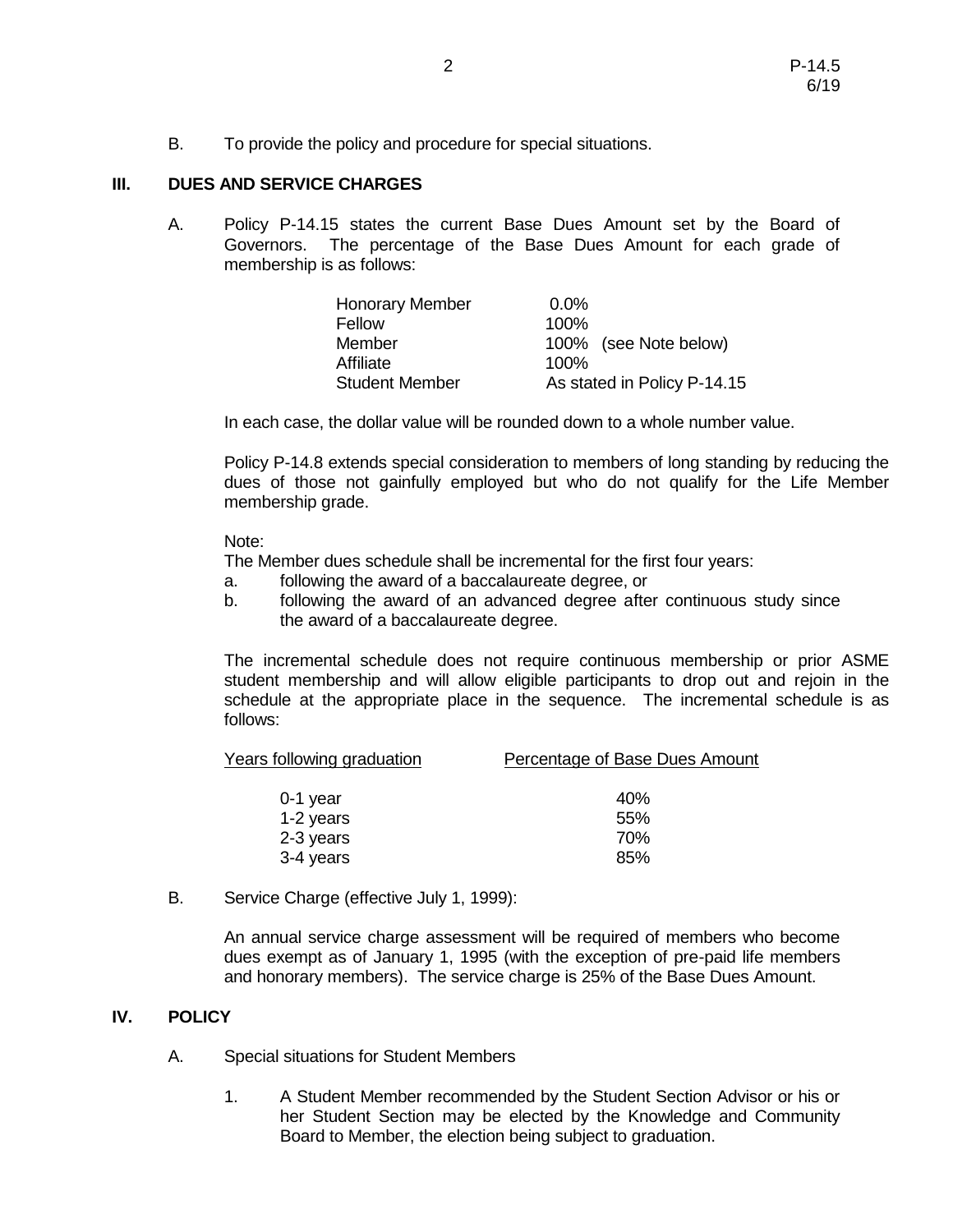- 2. A Student Member shall not remain in grade of Student Member beyond the end of the calendar year of graduation or termination of enrollment as a student.
- 3. To be eligible for promotion to Member grade, the graduated Student Member must be a paid-up Student Member and a member of an ASME Student Section at the time of graduation. Student Members who are not members of an ASME Student Section will be promoted to Member grade or Affiliate grade after review by the Knowledge and Community Board. The graduation date must also be provided to complete the process. Student Members not graduating may provide a new graduation date and retain student status.
- 4. A graduated Student Member accepting promotion by the payment of 40% of the annual dues for a Member is entitled as a Member for the first year to all the rights and privileges for which a Member pays higher dues.
- 5. Student Members who are classified as freshman by the school in which they are enrolled may elect the dues exempt limited membership option. Such students are eligible for all membership benefits except a subscription to ME magazine and ASME News.
- B. Life Member (Dues Exempt)
	- 1. By-Law B3.2.11 states the requirements.
	- 2. Within six months after a member has completed the continuous dues payment requirement, he or she shall be advised of the Life Member provision in By-Law B3.2.11 and requested to notify the Society at such time as he or she has actually retired from regular work.
- C. Prepaid dues

By-Law B3.2.12 states the conditions.

D. Special situations for membership for two or more corporate members in a household.

The combined dues may be reduced by the portion of one member's dues attributed to the Mechanical Engineering magazine upon written request of the members and agreement that only one copy of ME will be delivered to the household.

- E. Conditions specific to member in countries other than the United States of America
	- 1. All dues of members shall be paid in United States Dollars, except as provided for in IV.E.3.
	- 2. Payment for ASME publications by any person or organization must be paid in United States Dollars, except as provided for in IV.E.3.